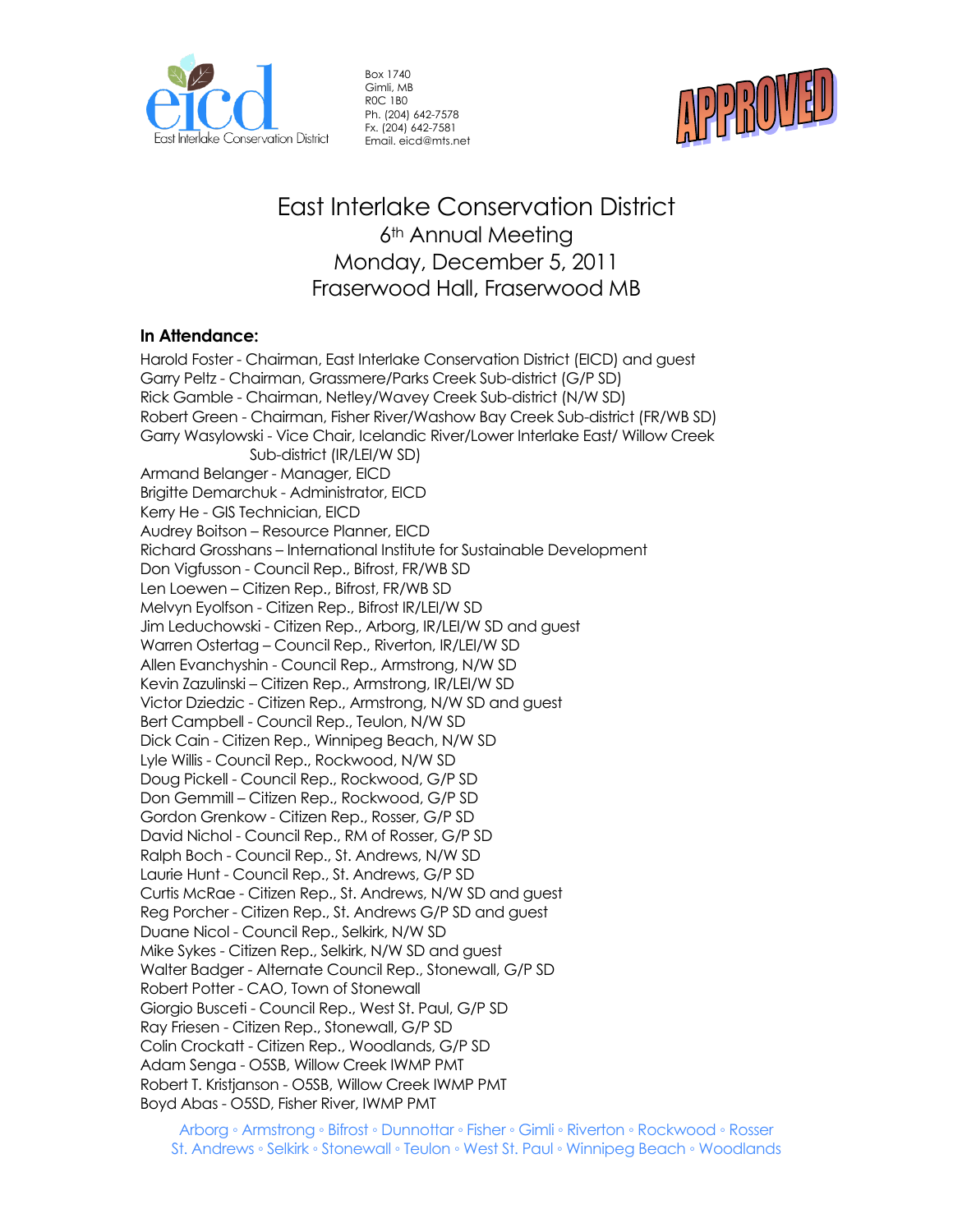Scott Beaton - Habitat Conservation Specialists, MHHC Maurice Bouvier – Executive Director, MB Agriculture, Food & Rural Initiatives Derek Smith – Drinking Water Officer, Manitoba Water Stewardship Teresa Carey – Reporter, Interlake Spectator

#### **6.1 Call to Order**

Harold Foster called meeting to order at 5:11

### **6.2 Approval of Agenda**

**MOTION:** Be it resolved that the agenda be approved as presented **Resolution 581-6.2-11 R. Boch – L. Hunt** 

**CARRIED**

# **6.3 Approval of the December 13th, 2010, 5th EICD AGM minutes MOTION:** Be it resolved that the agenda be approved as presented **Resolution 582-6.3-11**

**R. Gamble – G. Wasylowski**

#### **CARRIED**

- **6.4 Chairman's Report and Manager's Presentation**
- **6.5 Supper**
- **6.6 Presentation**

Richard Grosshans – International Institute for Sustainable Development "Finding good use for cattails"

#### **6.7 Elections of Sub-district Chairpersons**

**6.7.1 - Fisher River and Washow Bay Creek SD**

*PRESENT: Robert Green, Donald Vigfusson, Len Loewen, (Boyd Abas O5SD IWMP PMT) (3 out of 4 present)*

A. Belanger opens floor to nominations

D. Vigfusson Nominates R. Green as Chairperson

L. Loewen seconds it

Second call for Nominations

Third and Final call for Nominations

D. Vigfusson moves that Nominations Cease

L. Loewen seconds that Nominations Cease

**Resolution 583-6.7.1-11 CARRIED**

Arborg ◦ Armstrong ◦ Bifrost ◦ Dunnottar ◦ Fisher ◦ Gimli ◦ Riverton ◦ Rockwood ◦ Rosser St. Andrews ◦ Selkirk ◦ Stonewall ◦ Teulon ◦ West St. Paul ◦ Winnipeg Beach ◦ Woodlands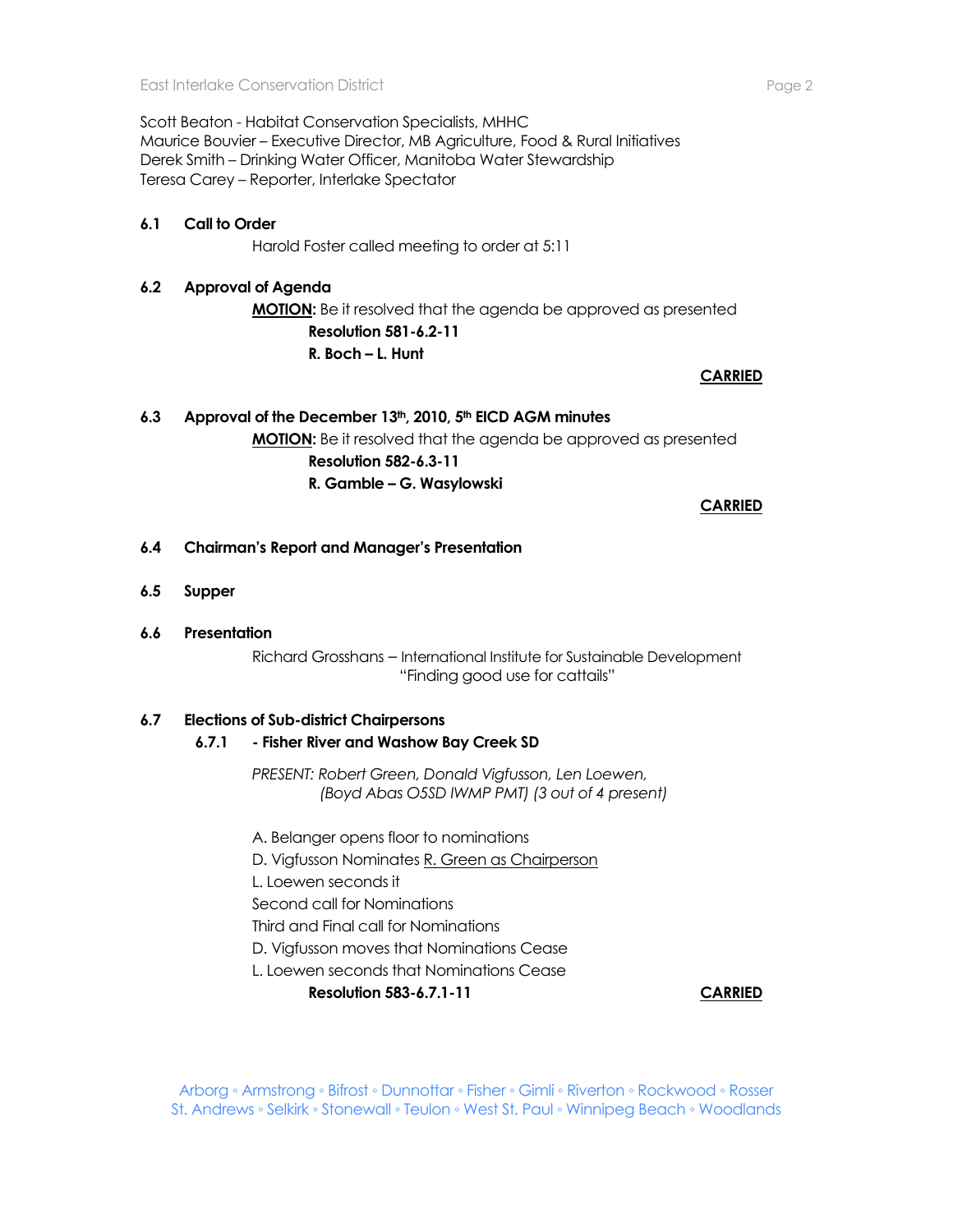**6.7.2 - Grassmere and Parks Creek SD**

|       | D. Vigfusson Nominated L. Loewen as Vice Chairperson<br>R. Green seconds it<br>Second call for Nominations<br>Third and Final call for Nominations<br>D. Vigfusson moves that Nominations Cease                                                                                                            |                |
|-------|------------------------------------------------------------------------------------------------------------------------------------------------------------------------------------------------------------------------------------------------------------------------------------------------------------|----------------|
|       | L. Loewen seconds that Nominations Cease<br><b>Resolution 584-6.7.1-11</b>                                                                                                                                                                                                                                 | <b>CARRIED</b> |
| 6.7.2 | - Grassmere and Parks Creek SD<br>PRESENT: Garry Peltz, Don Gemmill, Ray Friesen, Laurie Hunt, Giorgio Busceti,<br>Ron Michalishyn, Doug Pickell, David Nichol, Reg Porcher, Gordon<br>Grenkow, Colin Crockatt, Walter Badger<br>(11 out of 12 present)                                                    |                |
|       | A. Belanger opens floor to nominations<br>D. Pickell Nominates G. Peltz as Chairperson<br>W. Badger seconds it<br>Second call for Nomination<br>Third and Final call for Nomination<br>R. Friesen moves that Nominations Cease<br>L. Hunt seconds that Nominations Cease<br><b>Resolution 585-6.7.2-11</b> | <b>CARRIED</b> |
|       | G. Peltz Nominates D. Nichol as Vice Chairperson<br>G. Busceti seconds it<br>Second call for Nomination<br>Third and Final call for Nomination<br>L. Hunt moves that Nominations Cease<br>R. Friesen seconds that Nominations Cease<br><b>Resolution 586-6.7.2-11</b>                                      | <b>CARRIED</b> |
| 6.7.3 | - Icelandic River and Lower East Interlake/Willow Creek SD<br>PRESENT: Harold Foster, Jim Leduchowski, Melvyn Eyolfson, Garry Wasylowski,<br>Warren Ostertag, Kevin Zazulinsky, (Adam Senga O5SB IWMP PMT)<br>(7 out of 12 present)                                                                        |                |

A. Belanger opens floor to Nominations G. Wasylowski Nominates H. Foster as Chairperson A. Senga seconds it Second call for Nominations Third and Final call for Nomination J. Leduchowski moves that Nominations Cease M. Eyolfson seconds that Nominations Cease **Resolution 587-6.7.3-11 CARRIED**

Arborg ◦ Armstrong ◦ Bifrost ◦ Dunnottar ◦ Fisher ◦ Gimli ◦ Riverton ◦ Rockwood ◦ Rosser St. Andrews ◦ Selkirk ◦ Stonewall ◦ Teulon ◦ West St. Paul ◦ Winnipeg Beach ◦ Woodlands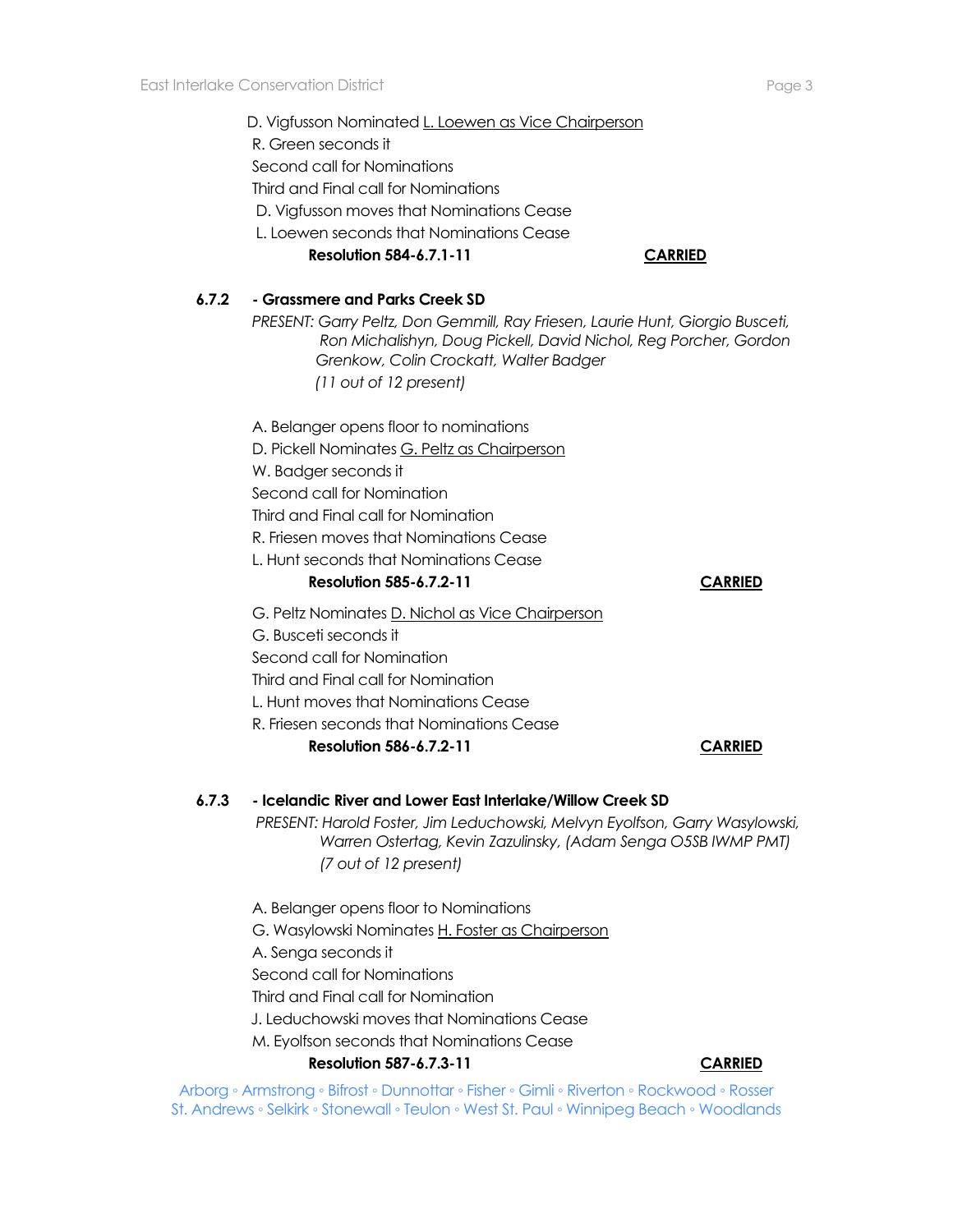|     |                               | H. Foster Nominates G. Wasylowski as Vice Chairperson<br>W. Ostertag seconds it<br>Second call for Nominations<br>Third and Final call for Nominations<br>M. Eyolfson moves that Nominations Cease<br>J. Leduchowski seconds that Nominations Cease<br><b>Resolution 588-6.7.3-11</b> | <b>CARRIED</b> |  |  |
|-----|-------------------------------|---------------------------------------------------------------------------------------------------------------------------------------------------------------------------------------------------------------------------------------------------------------------------------------|----------------|--|--|
|     | 6.7.4                         | - Netley and Wavey Creek SD                                                                                                                                                                                                                                                           |                |  |  |
|     |                               | PRESENT: Rick Gamble, Dick Cain, Victor Dziedzic, Allen Evanchyshin, Ralph<br>Boch, Curtis McRae, Mike Sykes, Lyle Willis, Bert Campbell,<br>(9 out of 14 present)                                                                                                                    |                |  |  |
|     |                               | A. Belanger opens floor to nominations                                                                                                                                                                                                                                                |                |  |  |
|     |                               | M. Sykes Nominates R. Gamble as Chairperson                                                                                                                                                                                                                                           |                |  |  |
|     |                               | R. Boch seconds it                                                                                                                                                                                                                                                                    |                |  |  |
|     |                               | Second call for Nomination                                                                                                                                                                                                                                                            |                |  |  |
|     |                               | Third and Final call for Nomination                                                                                                                                                                                                                                                   |                |  |  |
|     |                               | D. Cain moves that Nominations Cease                                                                                                                                                                                                                                                  |                |  |  |
|     |                               | <b>B. Campbell seconds that Nominations Cease</b>                                                                                                                                                                                                                                     |                |  |  |
|     |                               | <b>Resolution 589-6.7.4-11</b>                                                                                                                                                                                                                                                        | <b>CARRIED</b> |  |  |
|     |                               | B. Campbell Nominates R. Boch as Vice Chairperson                                                                                                                                                                                                                                     |                |  |  |
|     |                               | L. Willis seconds it                                                                                                                                                                                                                                                                  |                |  |  |
|     |                               | Second call for Nominations                                                                                                                                                                                                                                                           |                |  |  |
|     |                               | Third and Final call for Nominations                                                                                                                                                                                                                                                  |                |  |  |
|     |                               | L. Willis moves that Nominations Cease                                                                                                                                                                                                                                                |                |  |  |
|     |                               | M. Sykes seconds that Nominations Cease                                                                                                                                                                                                                                               |                |  |  |
|     |                               | <b>Resolution 590-6.7.4-11</b>                                                                                                                                                                                                                                                        | <b>CARRIED</b> |  |  |
| 6.8 | <b>Election of EICD Chair</b> |                                                                                                                                                                                                                                                                                       |                |  |  |
|     |                               | PRESENT: Harold Foster, Robert Green, Rick Gamble, Garry Peltz<br>(4 out of 4 present)                                                                                                                                                                                                |                |  |  |
|     |                               | A. Belanger opens floor to Nominations                                                                                                                                                                                                                                                |                |  |  |
|     |                               | R. Gamble Nominates H. Foster as Chairperson                                                                                                                                                                                                                                          |                |  |  |
|     |                               | G. Peltz seconds it                                                                                                                                                                                                                                                                   |                |  |  |

Second call for Nominations

- Third and Final call for Nominations
- R. Green moves that Nominations Cease
- G. Peltz seconds that Nominations Cease

**Resolution 591-6.8-11 CARRIED** 

Arborg ◦ Armstrong ◦ Bifrost ◦ Dunnottar ◦ Fisher ◦ Gimli ◦ Riverton ◦ Rockwood ◦ Rosser St. Andrews ◦ Selkirk ◦ Stonewall ◦ Teulon ◦ West St. Paul ◦ Winnipeg Beach ◦ Woodlands